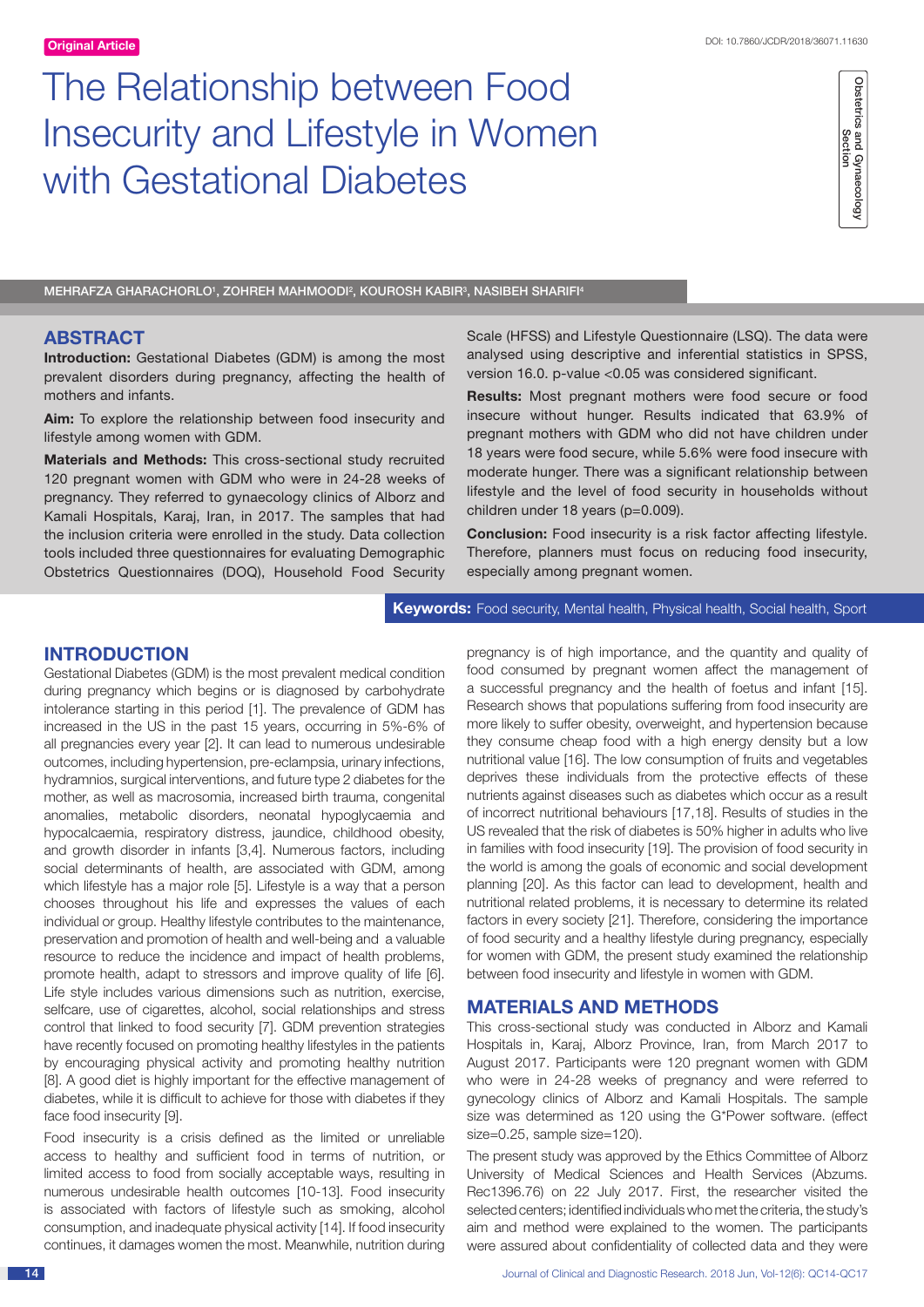free to leave the study in any time without any affect on their care. Afterwards, the questionnaires were given to the participants.

#### **Inclusion and Exclusion Criteria**

Inclusion criteria were being Iranian, having GDM diagnosis is made if there is at least one abnormal value (≥92, 180 and 153 mg/dL for fasting, one hour and two hour plasma glucose concentration respectively), after a 75 g Oral Glucose Tolerance Test (OGTT) in their 24-28 weeks of gestation), the absence of other medical conditions, the absence of overt diabetes, being literate, and knowing Persian [22]. Exclusion criteria were unwillingness to continue participating in the study and returning incomplete questionnaires.

#### **Measurement Tools**

Data collection tools were three questionnaires. The first questionnaire was a DOQ; the second questionnaire was a LSQ and the third questionnaire was a HFSS.

- 1. Demographic Obstetrics Questionnaire: Demographic Obstetrics data including gestational age, women's age, women's education, husband's education, women's job, husband's job, BMI before pregnancy, weight gain during pregnancy, first Fasting Blood Sugar (FBS), control of diabetes (control by diet, oral drug, injection of insulin).
- 2. Lifestyle Questionnaire (LSQ): LSQ has 10 dimensions (physical health, exercise and fitness, weight control and nutrition, illness prevention, psychological health, spiritual health, social health, drug and alcohol avoidance, accident prevention, and environmental health) and 70 items. Total scores of answering the questions fall in two categories: inappropriate lifestyle (score less than 106), appropriate lifestyle (score 106-210), its psychometric properties were assessed by Lali M et al., in Isfahan, Iran, in the academic year of 2008-2009. The internal consistency of the components of lifestyle and the entire questionnaire was confirmed by the Cronbach's alpha of 0.76-0.86 [23].
- 3. Household Food Security Questionnaire: This questionnaire has two parts, the first part for the household and the second part for the children. If a household has children under 18, the second part must be completed, as well. The 18 item questionnaire examines the household's food security situation over the past 12 months. According to the rating, the questionnaire was divided into four subgroups i.e., food security, food insecurity without hunger, food insecurity with moderate hunger, and food insecurity with severe hunger. The maximum score for this questionnaire is 18 if the household has children under the age of 18 and otherwise the maximum score earned from the questionnaire will be 10 points. This scale was checked by the United States Department of Agriculture (USDA, 1995) and introduced as a valid scale for epidemiological studies [24]. The 18-item USDA scale was examined by Rafiei M et al., among households in Isfahan, Iran, confirming its validity [25]. Its reliability was also investigated and confirmed in another study on households in Shiraz, Iran [26].

### **Data Analysis**

The SPSS software version 16.0 was used for data analysis. Qualitative data were presented as frequencies and percentages. Relationships between the food insecurity and the lifestyle were assessed by using inferential statistics including Kruskal Wallis test.

#### **Results**

The present study recruited 120 pregnant women with GDM. Descriptive findings showed that most mothers were 30 to 35-yearold with a BMI of 18.5-25 mg/kg. The highest frequency of education level of participants and their husband's was high school with 82.5% and 72.5% respectively. The lowest and highest frequency of women's job was housewives 15 (12.5%) and employees 105 (87.5%), respectively [Table/Fig-1].

| <b>Variable</b>                                                                                                                  | Number (%)              |            |  |  |  |  |
|----------------------------------------------------------------------------------------------------------------------------------|-------------------------|------------|--|--|--|--|
|                                                                                                                                  | $<$ 25                  | 11(9.2)    |  |  |  |  |
| Women's age (years)                                                                                                              | $25 - 29$               | 36 (30.0)  |  |  |  |  |
|                                                                                                                                  | $30 - 35$               | 73 (60.8)  |  |  |  |  |
|                                                                                                                                  | High school             | 99 (82.5)  |  |  |  |  |
| Women's education                                                                                                                | University              | 21(17.5)   |  |  |  |  |
|                                                                                                                                  | High school             | 87 (72.5)  |  |  |  |  |
| Husband's education                                                                                                              | University              | 33 (27.5)  |  |  |  |  |
|                                                                                                                                  | Housewives              | 15(12.5)   |  |  |  |  |
| Women's jobs                                                                                                                     | Employees               | 105 (87.5) |  |  |  |  |
| Husband's jobs                                                                                                                   | Employees               | 39 (32.5)  |  |  |  |  |
|                                                                                                                                  | Self employed           | 76 (63.3)  |  |  |  |  |
|                                                                                                                                  | Missing data            | 5(4.2)     |  |  |  |  |
|                                                                                                                                  | < 18.5                  | 30(25.0)   |  |  |  |  |
| BMI before pregnancy<br>(kg/m <sup>2</sup> )                                                                                     | 18.5-24.9               | 75 (62.5)  |  |  |  |  |
|                                                                                                                                  | 25-29.9                 | 14(11.7)   |  |  |  |  |
|                                                                                                                                  | >30                     | 1(8.0)     |  |  |  |  |
|                                                                                                                                  | $<$ 5                   | 24 (20.0)  |  |  |  |  |
| Gain weight during                                                                                                               | $5 - 10$                | 76 (63.3)  |  |  |  |  |
| pregnancy (kg)                                                                                                                   | >10                     | 18 (15.0)  |  |  |  |  |
|                                                                                                                                  | Missing data            | 2(1.7)     |  |  |  |  |
|                                                                                                                                  | 93-125                  | 98 (81.7)  |  |  |  |  |
| <b>First FBS</b>                                                                                                                 | >125                    | 22 (18.3)  |  |  |  |  |
| How control of<br>diabetes                                                                                                       | By diet                 | 63 (52.5)  |  |  |  |  |
|                                                                                                                                  | By oral drug            | 6(5.0)     |  |  |  |  |
|                                                                                                                                  | By injection of insulin | 50(41.7)   |  |  |  |  |
|                                                                                                                                  | Missing data            | 1(0.8)     |  |  |  |  |
| [Table/Fig-1]: The demographic obstetrics characteristics of the participants.<br>BMI: Body mass index; FBS: Fasting blood sugar |                         |            |  |  |  |  |

Most pregnant mothers were food secure or food insecure without hunger. Results indicated that 63.9% of pregnant mothers with GDM who did not have children under 18 years were food secure, while 5.6% were food insecure with moderate hunger. However, in the group with children under 18 years, 15.5% were food insecure with moderate hunger and 1.2% was food insecure with severe hunger [Table/Fig-2].

|                                                                                                | With a child younger<br>than 18 years | Without a child young-<br>er than 18 years |  |  |  |  |  |
|------------------------------------------------------------------------------------------------|---------------------------------------|--------------------------------------------|--|--|--|--|--|
|                                                                                                | Number (%)                            | Number (%)                                 |  |  |  |  |  |
| Food security                                                                                  | 22(26.2)                              | 23 (63.9)                                  |  |  |  |  |  |
| Food insecurity without<br>hunger                                                              | 48 (57.1)                             | 11 (30.6)                                  |  |  |  |  |  |
| Food insecurity with<br>moderate hunger                                                        | 13 (15.5)                             | 2(5.6)                                     |  |  |  |  |  |
| Food insecurity with severe<br>hunger                                                          | 1(1.2)                                | O(0)                                       |  |  |  |  |  |
| Total                                                                                          | 84 (100)                              | 36 (100)                                   |  |  |  |  |  |
| <b>[Table/Fig-2]:</b> Distribution frequency of the pregnant women in food security<br>groups. |                                       |                                            |  |  |  |  |  |

Results indicated a relationship between lifestyle and the level of food security in households without children under 18 years (p=0.009). Results also revealed a relationship between certain dimensions of lifestyle and the level of food security. There was a relationship between the scores of environmental health, disease prevention, and accident prevention on the one hand, and food security on the other  $(p=0.017, p=0.006, and p=0.009)$ in the group without children under 18-year-old. Moreover, mean scores of exercise and health were highest in the food secure group in households with children under 18-year-old (p=0.022) [Table/Fig-3].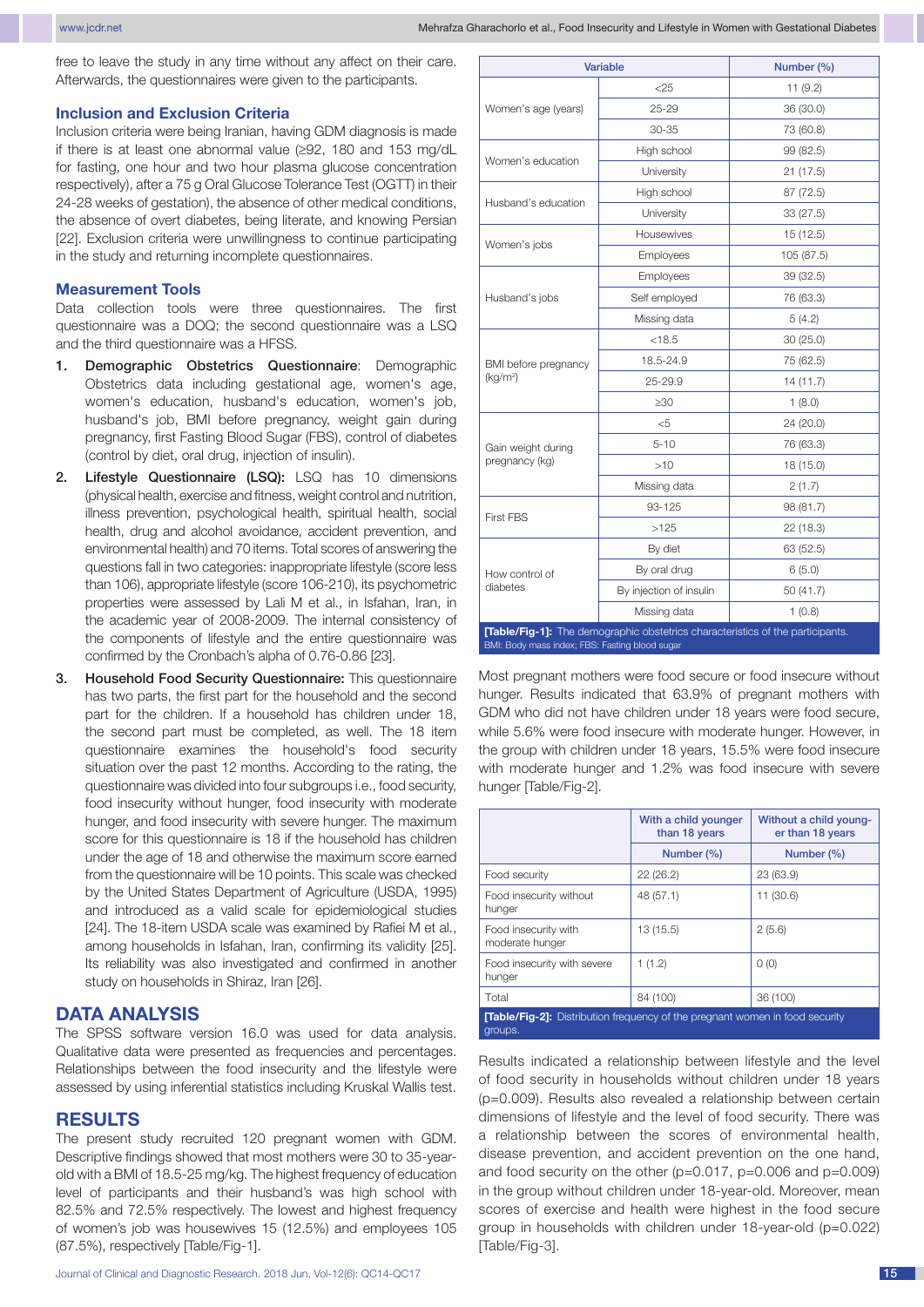|                                                                                                                                                                             | <b>Food security</b>                 |                                          |                                              |                                           |                    |                                        |                                                   |                                           |  |  |
|-----------------------------------------------------------------------------------------------------------------------------------------------------------------------------|--------------------------------------|------------------------------------------|----------------------------------------------|-------------------------------------------|--------------------|----------------------------------------|---------------------------------------------------|-------------------------------------------|--|--|
| Life style                                                                                                                                                                  | Household with children under 18 yrs |                                          |                                              | Household without children under 18 yrs   |                    |                                        |                                                   |                                           |  |  |
|                                                                                                                                                                             | <b>Food secure</b>                   | <b>Food insecurity</b><br>without hunger | Food insecu-<br>rity with moderate<br>hunger | Food insecu-<br>rity with sever<br>hunger | <b>Food secure</b> | Food insecu-<br>rity without<br>hunger | <b>Food insecurity</b><br>with moderate<br>hunger | Food insecu-<br>rity with sever<br>hunger |  |  |
| Physical health                                                                                                                                                             | $14.77 + 3.26$                       | 13.98±3.45                               | $13.61 \pm 2.96$                             | $13\pm0$                                  | $14 + 0.47$        | 13.36±0.8                              | $9.5 \pm 0.5$                                     | $0\pm 0$                                  |  |  |
|                                                                                                                                                                             | $p=0.62$                             |                                          |                                              |                                           | $p=0.076$          |                                        |                                                   |                                           |  |  |
| Sports and fitness                                                                                                                                                          | $10.72 \pm 2.31$                     | $8.89 \pm 3.56$                          | $10.23 \pm 2.0$                              | $10\pm 0$                                 | $14\pm0.47$        | 13.36±0.8                              | $9.5 \pm 0.5$                                     | $0\pm 0$                                  |  |  |
|                                                                                                                                                                             | $p=0.022$                            |                                          |                                              |                                           | $p=0.131$          |                                        |                                                   |                                           |  |  |
| Weight<br>management and<br>nutrition                                                                                                                                       | $14.59 \pm 3.4$                      | $12.83 \pm 3.18$                         | $12.31 \pm 1.93$                             | $14+0$                                    | $11.43 \pm 0.85$   | $9.54 \pm 0.78$                        | $6.5 \pm 0.5$                                     | $() + ()$                                 |  |  |
|                                                                                                                                                                             | $p=0.132$                            |                                          |                                              |                                           | p=0.072            |                                        |                                                   |                                           |  |  |
| Disease prevention                                                                                                                                                          | $16.36 + 1.7$                        | $15.67 + 2.8$                            | 15.08+2.39                                   | $13+0$                                    | $16.3 + 0.46$      | $14.09 + 0.76$                         | $11+1$                                            | $() + ()$                                 |  |  |
|                                                                                                                                                                             | $p=0.23$                             |                                          |                                              | $p=0.006$                                 |                    |                                        |                                                   |                                           |  |  |
| Mental health                                                                                                                                                               | 16.36±1.7                            | 15.67±2.85                               | 15.08±2.39                                   | $13\pm0$                                  | $16.3 + 0.46$      | 14.09±0.76                             | 11±1                                              | $() + ()$                                 |  |  |
|                                                                                                                                                                             | $p=0.23$                             |                                          |                                              | $p=0.058$                                 |                    |                                        |                                                   |                                           |  |  |
| Spiritual health                                                                                                                                                            | $14.27 \pm 2.14$                     | $12.87 \pm 3.39$                         | $12.54 \pm 3.43$                             | $12\pm0$                                  | 13.96±0.52         | $14.9 \pm 3.47$                        | 9±1                                               | $0\pm 0$                                  |  |  |
|                                                                                                                                                                             | p=0.281                              |                                          |                                              | p=0.061                                   |                    |                                        |                                                   |                                           |  |  |
| Social health                                                                                                                                                               | $15 + 3.49$                          | 15.04±3.04                               | $15.31 \pm 2.95$                             | $16\pm0$                                  | $15.52 \pm 0.74$   | 15.18±0.97                             | $11.5 \pm 0.5$                                    | $() + ()$                                 |  |  |
|                                                                                                                                                                             | $p=0.962$                            |                                          |                                              |                                           | $p=0.239$          |                                        |                                                   |                                           |  |  |
| Avoidance of drugs,<br>alcohol and opiates                                                                                                                                  | 15.36±3.53                           | 14.67±3.08                               | 12.92±4.82                                   | $15\pm0$                                  | $16.04 \pm 0.44$   | 14.09±0.88                             | $14.5 \pm 0.5$                                    | $0\pm 0$                                  |  |  |
|                                                                                                                                                                             | $P = 0.233$                          |                                          |                                              | p=0.099                                   |                    |                                        |                                                   |                                           |  |  |
| Accident prevention                                                                                                                                                         | $19.54 + 2.36$                       | 18.44+3.98                               | $17.38 + 4.17$                               | $23+0$                                    | $19.56 + 0.5$      | $15.9 + 1.12$                          | $18.5 \pm 0.5$                                    | $() + ()$                                 |  |  |
|                                                                                                                                                                             | $p=0.257$                            |                                          |                                              | $p=0.009$                                 |                    |                                        |                                                   |                                           |  |  |
| Environmental<br>health                                                                                                                                                     | $19.95 \pm 2.75$                     | 17.46±3.86                               | 17.69±2.93                                   | $17\pm0$                                  | 18.87±0.57         | $15.54 \pm 1.24$                       | $13.5 \pm 0.5$                                    | $() + ()$                                 |  |  |
|                                                                                                                                                                             | $p = 0.056$                          |                                          |                                              | $p=0.017$                                 |                    |                                        |                                                   |                                           |  |  |
| Total score of<br>lifestyle                                                                                                                                                 | 152.45±13.32                         | 141.10±23.22                             | 138.92±15.73                                 | $145+0$                                   | 150.91±3.58        | $7.83 + 7.83$                          | $111+2$                                           | $0\pm 0$                                  |  |  |
|                                                                                                                                                                             | $p=0.076$                            |                                          |                                              |                                           | $p=0.009$          |                                        |                                                   |                                           |  |  |
| [Table/Fig-3]: Relationship between food security and dimensions of lifestyle among women with gestational diabetes in households with and without children under 18 years. |                                      |                                          |                                              |                                           |                    |                                        |                                                   |                                           |  |  |

# **Discussion**

Food insecurity affects various dimensions of health (physical, mental, and social). Previously, it was assumed that food security affects only nutrition. However, its effect on other health outcomes and behaviour are progressively understood [27]. Food insecurity is associated with obesity, hypertension, lipid disorders, anxiety, depression, high risk sexual behaviours, mental health problems, decreased academic performance, and pregnancy related negative outcomes [28,29]. The present study showed that most participants were food secure or food insecure without hunger. This study is similar to the study by Najibi N et al., in terms of the prevalence of food insecurity. In the noted study, the prevalence of food insecurity was 66.7% among patients with type 2 diabetes in Shiraz, Iran, and the prevalence of food insecurity without hunger, with moderate hunger and with severe hunger was 47.4%, 14.8%, and 4.4%, respectively [30]. However, in the study by Laraia BA et al., in North Carolina, the prevalence of food insecurity in pregnant women and marginal food security was 10% and 15%, respectively [31]. In the study by Sharifi N et al., the majority of pregnant women (64.9%) had food security and 35.1% had insecurities [32]. Also, Yadegari L et al., reported that the prevalence of food insecurity in pregnant women was 30.9% in Rasht [33]. The difference among studies in Iran may be attributed to local factors affecting the food security status of people living in those areas. In the present study, the prevalence of food insecurity was higher in households with children than those without children under 18, in line with the results of a study by Nnakwe N and Yegammia C, in India in which the prevalence of food insecurity was 57% among households with young children and 44% among households without young children [34]. Based on these results, it can be concluded that a relationship may exist between food insecurity and household size; higher household size leads to higher odds of food insecurity.

Results indicated a relationship between food insecurity and lifestyle among women with GDM in households without children under 18, with the score of lifestyle being the highest in the group with food security. Results also showed a significant relationship between food security and certain dimensions of lifestyle, including environmental health, disease prevention, and accident prevention. Although no significant relationship was observed between food security and lifestyle in the group with children under 18, mean scores of exercise and health was the highest in the food secure category in this group, as well. Results of the present study are consistent with those of a study by Markwick A et al., who investigated the relationship between food insecurity and risk factors of lifestyle in Australia. They concluded that some risk factors of lifestyle, e.g., smoking, lack of access to social support, obesity, and overweight were associated with food insecurity [35]. Mohammadi F et al., also found a relationship between food insecurity and the incidence of abdominal obesity and overweight [36]. Today, topics such as food security and lifestyle are highlighted in Iran and international associations, and this seems especially important in pregnant women. Results of the present study can guide health planners of mothers and children to design plans and solutions for factors affecting the health of pregnant women.

## **Limitation**

The limitations of this study included failing to control diet in all participants; although, attempts were made to match their diet.

# **Conclusion**

Today, food insecurity and an unhealthy lifestyle are major public health problems. Food security is an index of individual and household health and its absence can have undesirable social